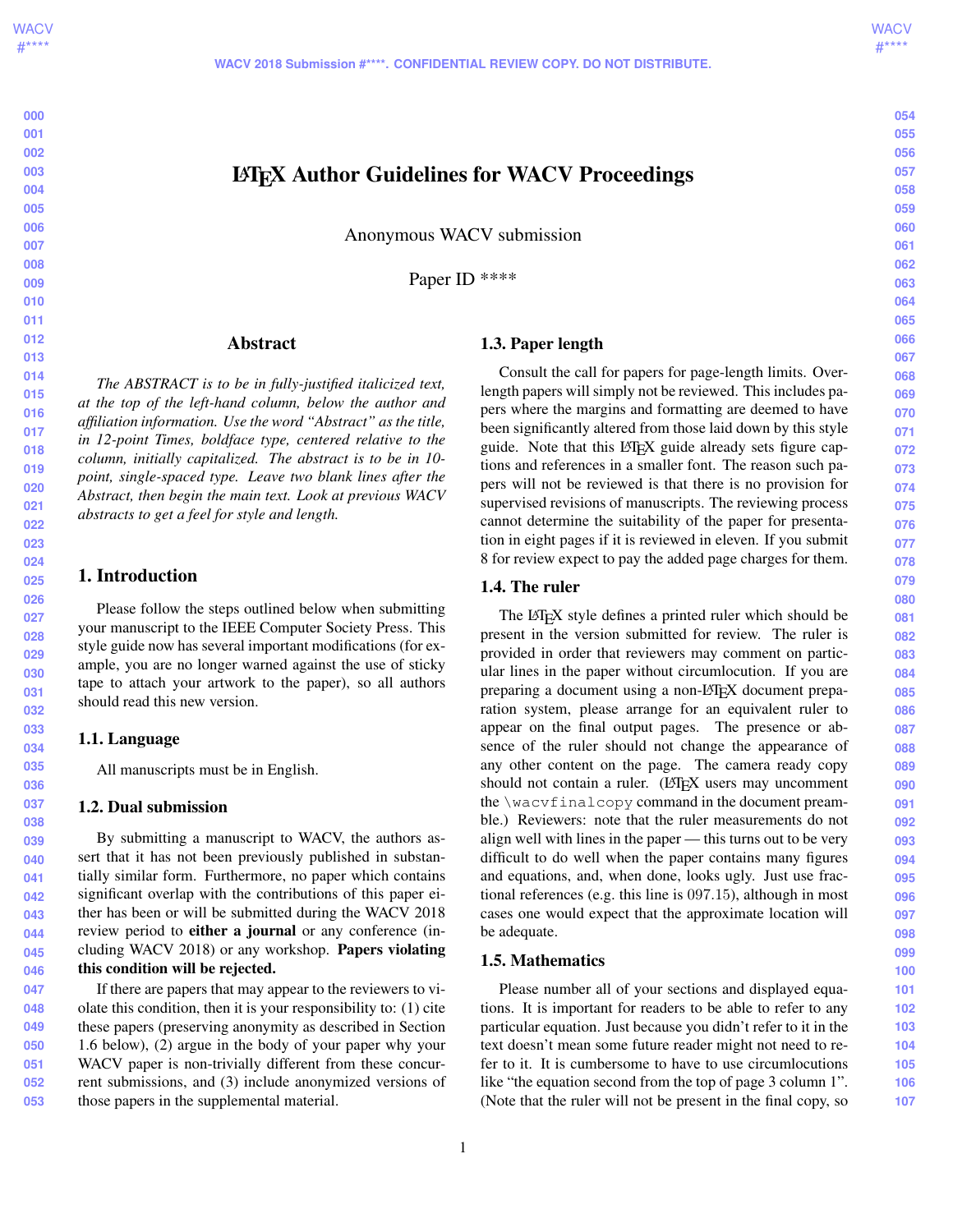**159 160 161**

**214 215**

**108 109 110 111** is not an alternative to equation numbers). All authors will benefit from reading Mermin's description of how to write mathematics.

## 1.6. Blind review

Many authors misunderstand the concept of anonymizing for blind review. Blind review does not mean that one must remove citations to one's own work—in fact it is often impossible to review a paper unless the previous citations are known and available.

Blind review means that you do not use the words "my" or "our" when citing previous work. That is all. (But see below for techreports)

**122 123 124 125 126 127** Saying "this builds on the work of Lucy Smith [1]" does not say that you are Lucy Smith, it says that you are building on her work. If you are Smith and Jones, do not say "as we show in [7]", say "as Smith and Jones show in [7]" and at the end of the paper, include reference 7 as you would any other cited work.

An example of a bad paper just asking to be rejected:

#### An analysis of the frobnicatable foo filter.

In this paper we present a performance analysis of our previous paper [1], and show it to be inferior to all previously known methods. Why the previous paper was accepted without this analysis is beyond me.

- [1] Removed for blind review
- An example of an acceptable paper:

An analysis of the frobnicatable foo filter.

**142 143 144 145 146** In this paper we present a performance analysis of the paper of Smith *et al*. [1], and show it to be inferior to all previously known methods. Why the previous paper was accepted without this analysis is beyond me.

> [1] Smith, L and Jones, C. "The frobnicatable foo filter, a fundamental contribution to human knowledge". Nature 381(12), 1-213.

**151 152 153 154 155 156 157 158** If you are making a submission to another conference at the same time, which covers similar or overlapping material, you may need to refer to that submission in order to explain the differences, just as you would if you had previously published related work. In such cases, include the anonymized parallel submission [5] as additional material and cite it as

[1] Authors. "The frobnicatable foo filter", F&G 2011 Submission ID 324, Supplied as additional material fg324.pdf.

Finally, you may feel you need to tell the reader that more details can be found elsewhere, and refer them to a technical report. For conference submissions, the paper must stand on its own, and not *require* the reviewer to go to a techreport for further details. Thus, you may say in the body of the paper "further details may be found in [4]". Then submit the techreport as additional material. Again, you may not assume the reviewers will read this material.

Sometimes your paper is about a problem which you tested using a tool which is widely known to be restricted to a single institution. For example, let's say it's 1969, you have solved a key problem on the Apollo lander, and you believe that the WACV 70 audience would like to hear about your solution. The work is a development of your celebrated 1968 paper entitled "Zero-g frobnication: How being the only people in the world with access to the Apollo lander source code makes us a wow at parties", by Zeus *et al*.

You can handle this paper like any other. Don't write "We show how to improve our previous work [Anonymous, 1968]. This time we tested the algorithm on a lunar lander [name of lander removed for blind review]". That would be silly, and would immediately identify the authors. Instead write the following:

We describe a system for zero-g frobnication. This system is new because it handles the following cases: A, B. Previous systems [Zeus et al. 1968] didn't handle case B properly. Ours handles it by including a foo term in the bar integral. ...

The proposed system was integrated with the Apollo lunar lander, and went all the way to the moon, don't you know. It displayed the following behaviours which show how well we solved cases A and B: ...

As you can see, the above text follows standard scientific convention, reads better than the first version, and does not explicitly name you as the authors. A reviewer might think it likely that the new paper was written by Zeus *et al*., but cannot make any decision based on that guess. He or she would have to be sure that no other authors could have been contracted to solve problem B.

FAQ: Are acknowledgements OK? No. Leave them for the final copy.

#### 1.7. Miscellaneous

| Compare the following:              |                                                         | 209 |
|-------------------------------------|---------------------------------------------------------|-----|
| \$conf a\$                          | $\cot f_a$                                              | 210 |
| \$\mathit{conf}_a\$                 | $\text{conf}_{\alpha}$                                  | 211 |
| See The T <sub>E</sub> Xbook, p165. |                                                         | 212 |
|                                     | The space after e.g., meaning "for example", should not |     |

The space after *e.g*., meaning "for example", should not be a sentence-ending space. So *e.g*. is correct, *e.g.* is not. The provided \eg macro takes care of this.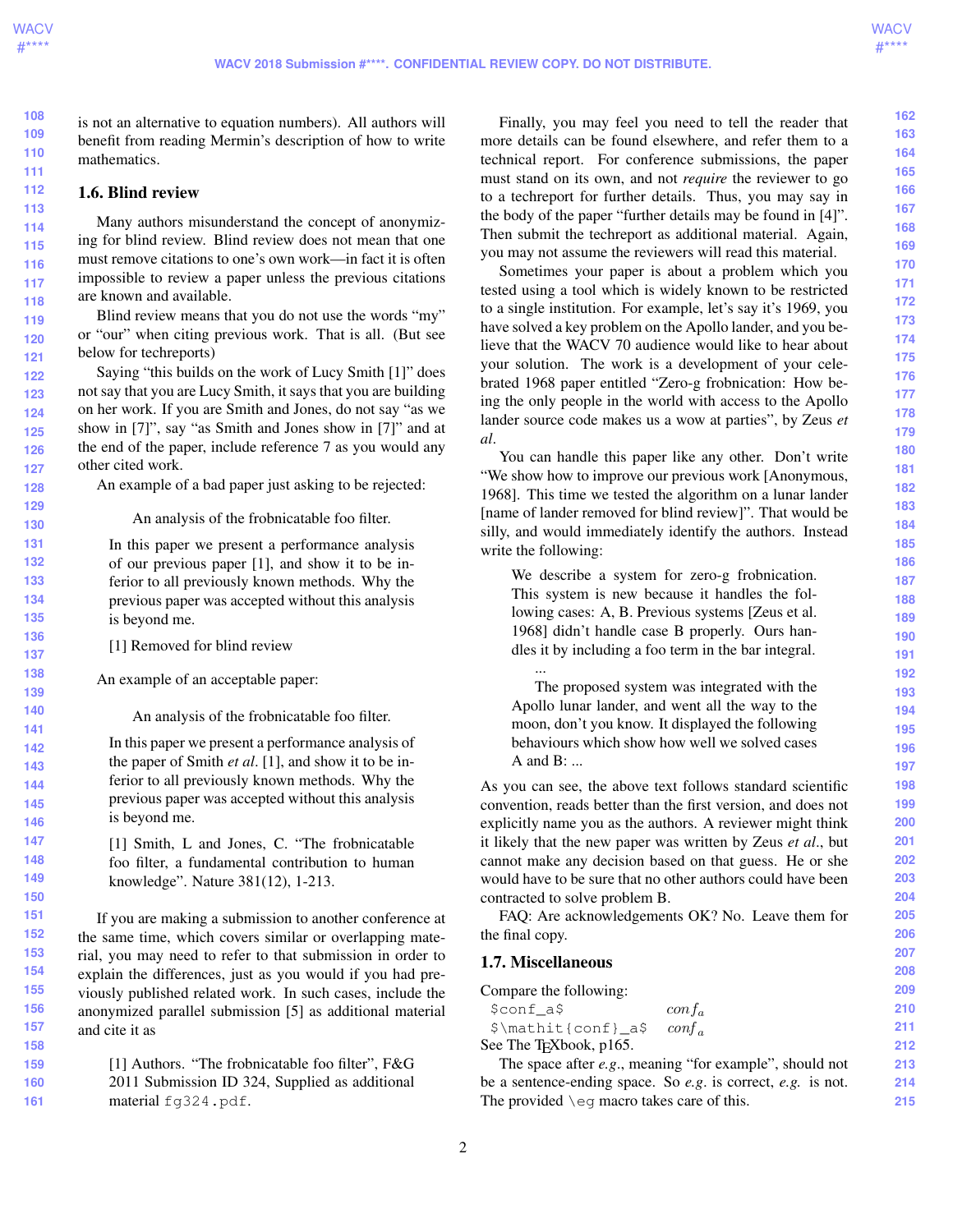**216 217 218 219 220 221 222 223 224 225 226 227 228 229 230 231 232 233 234 235 236 237** Figure 1. Example of caption. It is set in Roman so that mathematics (always set in Roman:  $B \sin A = A \sin B$ ) may be included without an ugly clash. When citing a multi-author paper, you may save space by using "et alia", shortened to "*et al*." (not "*et. al.*" as "*et*" is a complete word.) However, use it only when there

are three or more authors. Thus, the following is correct: " Frobnication has been trendy lately. It was introduced by Alpher [1], and subsequently developed by Alpher and Fotheringham-Smythe [2], and Alpher *et al*. [3]."

This is incorrect: "... subsequently developed by Alpher *et al*. [2] ..." because reference [2] has just two authors. If you use the \etal macro provided, then you need not worry about double periods when used at the end of a sentence as in Alpher *et al*.

For this citation style, keep multiple citations in numerical (not chronological) order, so prefer  $[2, 1, 5]$  to  $[1, 2, 5]$ .

# 2. Formatting your paper

All text must be in a two-column format. The total allowable width of the text area is  $6\frac{7}{8}$  inches (17.5 cm) wide by  $8\frac{7}{8}$  inches (22.54 cm) high. Columns are to be  $3\frac{1}{4}$  inches  $(8.25 \text{ cm})$  wide, with a  $\frac{5}{16}$  inch  $(0.8 \text{ cm})$  space between them. The main title (on the first page) should begin 1.0 inch (2.54 cm) from the top edge of the page. The second and following pages should begin 1.0 inch (2.54 cm) from the top edge. On all pages, the bottom margin should be 1-1/8 inches (2.86 cm) from the bottom edge of the page for  $8.5 \times 11$ -inch paper; for A4 paper, approximately 1-5/8 inches (4.13 cm) from the bottom edge of the page.

#### 2.1. Margins and page numbering

**267 268 269** All printed material, including text, illustrations, and charts, must be kept within a print area 6-7/8 inches (17.5 cm) wide by 8-7/8 inches (22.54 cm) high.

#### 2.2. Type-style and fonts

Wherever Times is specified, Times Roman may also be used. If neither is available on your word processor, please use the font closest in appearance to Times to which you have access.

MAIN TITLE. Center the title 1-3/8 inches (3.49 cm) from the top edge of the first page. The title should be in Times 14-point, boldface type. Capitalize the first letter of nouns, pronouns, verbs, adjectives, and adverbs; do not capitalize articles, coordinate conjunctions, or prepositions (unless the title begins with such a word). Leave two blank lines after the title.

AUTHOR NAME(s) and AFFILIATION(s) are to be centered beneath the title and printed in Times 12-point, non-boldface type. This information is to be followed by two blank lines.

The ABSTRACT and MAIN TEXT are to be in a twocolumn format.

MAIN TEXT. Type main text in 10-point Times, singlespaced. Do NOT use double-spacing. All paragraphs should be indented 1 pica (approx. 1/6 inch or 0.422 cm). Make sure your text is fully justified—that is, flush left and flush right. Please do not place any additional blank lines between paragraphs.

Figure and table captions should be 9-point Roman type as in Figures 1 and 2. Short captions should be centred.

Callouts should be 9-point Helvetica, non-boldface type. Initially capitalize only the first word of section titles and first-, second-, and third-order headings.

FIRST-ORDER HEADINGS. (For example, 1. Introduction) should be Times 12-point boldface, initially capitalized, flush left, with one blank line before, and one blank line after.

SECOND-ORDER HEADINGS. (For example, 1.1. Database elements) should be Times 11-point boldface, initially capitalized, flush left, with one blank line before, and one after. If you require a third-order heading (we discourage it), use 10-point Times, boldface, initially capitalized, flush left, preceded by one blank line, followed by a period and your text on the same line.

#### 2.3. Footnotes

Please use footnotes<sup>1</sup> sparingly. Indeed, try to avoid footnotes altogether and include necessary peripheral observations in the text (within parentheses, if you prefer, as in this sentence). If you wish to use a footnote, place it at the bottom of the column on the page on which it is referenced. Use Times 8-point type, single-spaced.



<sup>&</sup>lt;sup>1</sup>This is what a footnote looks like. It often distracts the reader from the main flow of the argument.